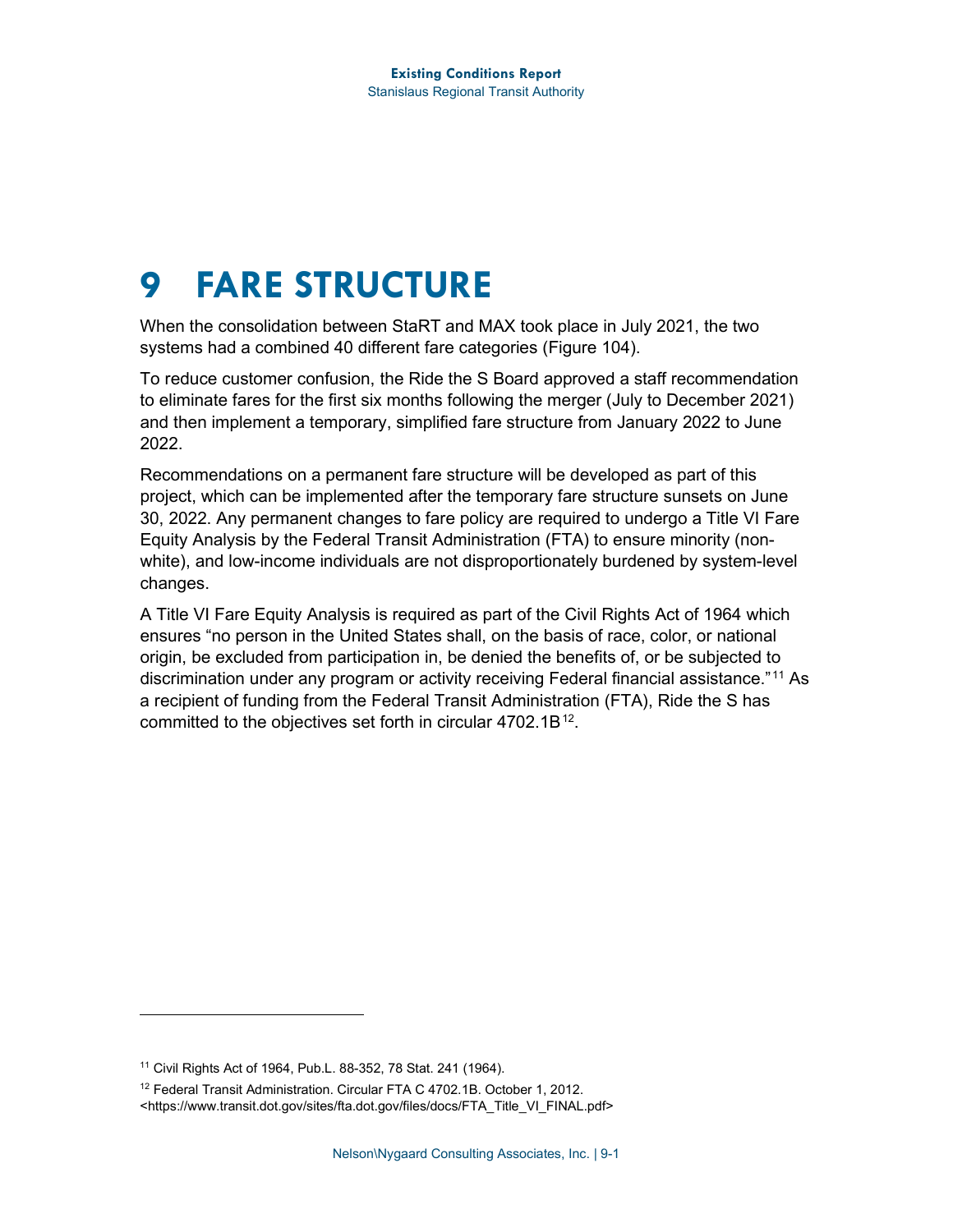|                                               | <b>MAX</b>                    |                              | <b>StaRT</b>                  |                               |                          |                               |  |  |
|-----------------------------------------------|-------------------------------|------------------------------|-------------------------------|-------------------------------|--------------------------|-------------------------------|--|--|
| <b>Fare Type</b>                              | <b>Regular</b><br><b>Fare</b> | <b>Student</b>               | <b>Reduced</b><br><b>Fare</b> | <b>Regular</b><br><b>Fare</b> | <b>Student</b>           | <b>Reduced</b><br><b>Fare</b> |  |  |
| <b>Local Fixed-Route</b>                      |                               |                              |                               |                               |                          |                               |  |  |
| Single Trip                                   | \$2.00                        | \$1.50                       | \$1.00                        | \$1.80                        | \$1.80                   | \$0.90                        |  |  |
| 1-Day Pass                                    | \$4.00                        | \$3.00                       | \$2.00                        | \$3.80                        | \$3.60                   | \$1.90                        |  |  |
| 7-Day Pass                                    | \$15.00                       |                              | \$7.50                        |                               |                          |                               |  |  |
| 31-Day Pass                                   | \$58.00                       | \$48.00                      | \$29.00                       | \$52.00                       | \$48.00                  | \$26.00                       |  |  |
| 20-Ride Card                                  | $\blacksquare$                | $\blacksquare$               | $\blacksquare$                | \$32.00                       | \$30.00                  | \$16.00                       |  |  |
| <b>Commuter</b>                               |                               |                              |                               |                               |                          |                               |  |  |
| BART Commuter - 1-Way                         | \$14.00                       | $\blacksquare$               | $\blacksquare$                | \$13.00                       | $\blacksquare$           | $\blacksquare$                |  |  |
| BART Commuter - Round Trip                    | \$16.00                       | $\blacksquare$               | ä,                            | \$16.00                       | ä,                       |                               |  |  |
| BART Commuter - 7-Day                         | \$50.00                       | ä,                           | $\blacksquare$                | $\frac{1}{2}$                 | ä,                       | $\blacksquare$                |  |  |
| BART Commuter - 31-Day                        | \$175.00                      | $\blacksquare$               | $\blacksquare$                | \$170.00                      |                          | $\blacksquare$                |  |  |
| BART Commuter - 20 Ride                       | \$160.00                      | $\overline{a}$               | $\ddot{\phantom{a}}$          |                               | L,                       | ä,                            |  |  |
| ACE Express - 1 Way                           | \$3.00                        | $\overline{\phantom{a}}$     | ä,                            | $\blacksquare$                | L,                       | $\blacksquare$                |  |  |
| ACE Express - 20 Rides                        | \$42.00                       | $\blacksquare$               | $\blacksquare$                | $\overline{\phantom{a}}$      | $\blacksquare$           | $\blacksquare$                |  |  |
| Stockton Express - 1-Way                      | \$5.00                        | ä,                           | $\blacksquare$                | $\blacksquare$                | ÷,                       | $\blacksquare$                |  |  |
| Stockton Express - Round Trip                 | \$7.00                        | ä,                           | ä,                            | $\blacksquare$                | L,                       | $\blacksquare$                |  |  |
| Stockton Express - 20 Rides                   | 70.00                         | $\blacksquare$               | $\blacksquare$                | $\blacksquare$                | L,                       | $\blacksquare$                |  |  |
| Stockton Express - 7 Day                      | \$25.00                       | $\blacksquare$               | $\blacksquare$                | $\blacksquare$                | $\blacksquare$           | $\blacksquare$                |  |  |
| Stockton Express - 31-Day                     | \$100.00                      | $\overline{a}$               | $\blacksquare$                | $\blacksquare$                | $\blacksquare$           | $\blacksquare$                |  |  |
| <b>General Public Dial-A-Ride and Shuttle</b> |                               |                              |                               |                               |                          |                               |  |  |
| 1-Way                                         | $\frac{1}{2}$                 | $\blacksquare$               | $\blacksquare$                | \$2.00                        | \$1.75                   | \$1.50                        |  |  |
| Out of Area Surcharge                         | $\blacksquare$                | $\blacksquare$               | $\blacksquare$                | \$1.50                        | ä,                       | $\blacksquare$                |  |  |
| <b>Specialized</b>                            |                               |                              |                               |                               |                          |                               |  |  |
| MediVan - 1-Way Patient                       | $\qquad \qquad \blacksquare$  | $\blacksquare$               | $\blacksquare$                | \$12.50                       | $\blacksquare$           | $\blacksquare$                |  |  |
| MediVan - 1-Way Attendant                     | $\blacksquare$                | $\blacksquare$               | $\blacksquare$                | \$5.00                        | $\frac{1}{2}$            | $\blacksquare$                |  |  |
| ADA Paratransit - 1-Way                       | \$3.00                        | $\blacksquare$               | $\blacksquare$                | \$3.60                        | -                        | $\blacksquare$                |  |  |
| ADA Paratransit - 10 Rides                    | $\overline{a}$                | $\qquad \qquad \blacksquare$ | $\qquad \qquad \blacksquare$  | \$36.00                       | ÷                        | $\blacksquare$                |  |  |
| Other                                         |                               |                              |                               |                               |                          |                               |  |  |
| Transfers between Systems                     | \$0.25                        | $\blacksquare$               | $\blacksquare$                | \$0.25                        | $\overline{\phantom{a}}$ | $\blacksquare$                |  |  |

#### <span id="page-1-0"></span>**Figure 104 MAX and StaRT Fares Before July 1, 2021**

Source: Ride the S, September 2021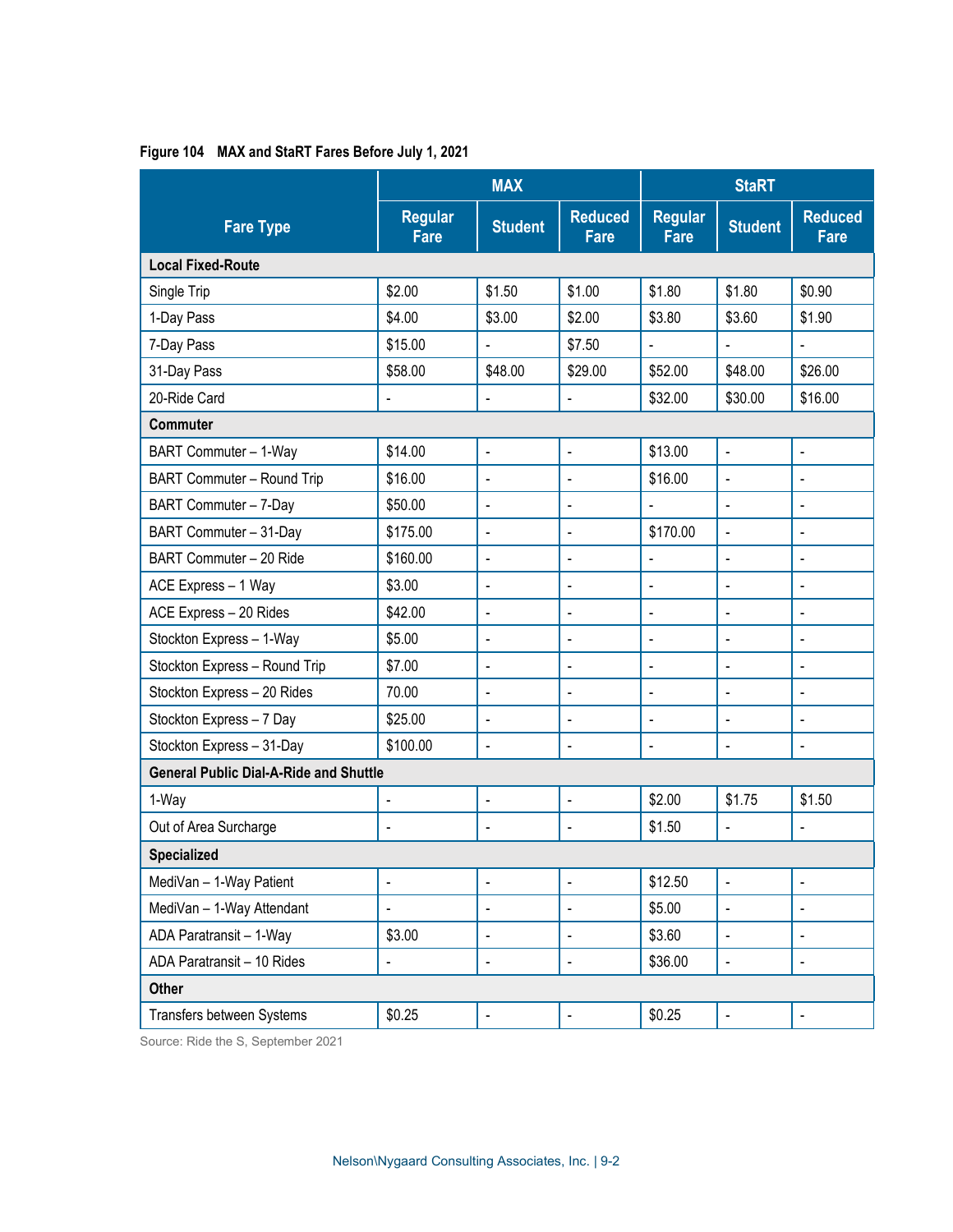## **CURRENT FARE STRUCTURE**

The goals of the current, temporary fare structure are to:

- **Increase ridership**
- Ensure fare changes do not result in a disparate impact on minority or lowincome communities

The new temporary fare structure puts a fareless system in place for riders up to 18 years old and simplifies the payment structure to allow for easy transfers between buses with no penalty. The revised fares are shown in [Figure 105.](#page-2-0)

<span id="page-2-0"></span>

|  | Figure 105 Temporary Fare Structure, January 2022 - June 2022 |  |
|--|---------------------------------------------------------------|--|
|--|---------------------------------------------------------------|--|

| <b>Fare Type</b>                              | <b>Regular</b><br>Fare | <b>Reduced</b><br><b>Fare</b> |  |  |  |  |
|-----------------------------------------------|------------------------|-------------------------------|--|--|--|--|
| <b>Local Fixed-Route</b>                      |                        |                               |  |  |  |  |
| 1-Day Pass                                    | \$2.00                 | \$1.00                        |  |  |  |  |
| 7-Day Pass                                    | \$11.00                | \$5.50                        |  |  |  |  |
| 31-Day Pass                                   | \$48.00                | \$24.00                       |  |  |  |  |
| <b>Commuter</b>                               |                        |                               |  |  |  |  |
| <b>BART Commuter - Round Trip</b>             | \$15.00                | ä,                            |  |  |  |  |
| BART Commuter - 31-Day                        | \$165.00               |                               |  |  |  |  |
| ACE Express - 1 Way                           | \$3.00                 |                               |  |  |  |  |
| ACE Express - 20 Rides                        | \$42.00                |                               |  |  |  |  |
| Stockton Express - Round Trip                 | \$5.00                 |                               |  |  |  |  |
| Stockton Express - 31-Day                     | \$82.00                |                               |  |  |  |  |
| <b>General Public Dial-A-Ride and Shuttle</b> |                        |                               |  |  |  |  |
| 1-Way                                         | \$2.50                 | \$1.50                        |  |  |  |  |
| <b>Specialized</b>                            |                        |                               |  |  |  |  |
| MediVan - 1-Way Patient                       | \$10.00                |                               |  |  |  |  |
| MediVan - 1-Way Attendant                     | \$5.00                 |                               |  |  |  |  |
| ADA Paratransit - 1-Way                       | \$2.50                 |                               |  |  |  |  |
| ADA Paratransit - 10 Rides                    | \$25.00                |                               |  |  |  |  |
| <b>Other</b>                                  |                        |                               |  |  |  |  |
| Children 0 - 18                               | Free                   |                               |  |  |  |  |
| <b>Transfer to Turlock Transit</b>            | \$0.25                 |                               |  |  |  |  |

Source: Ride the S Board Meeting from September 23, 2021